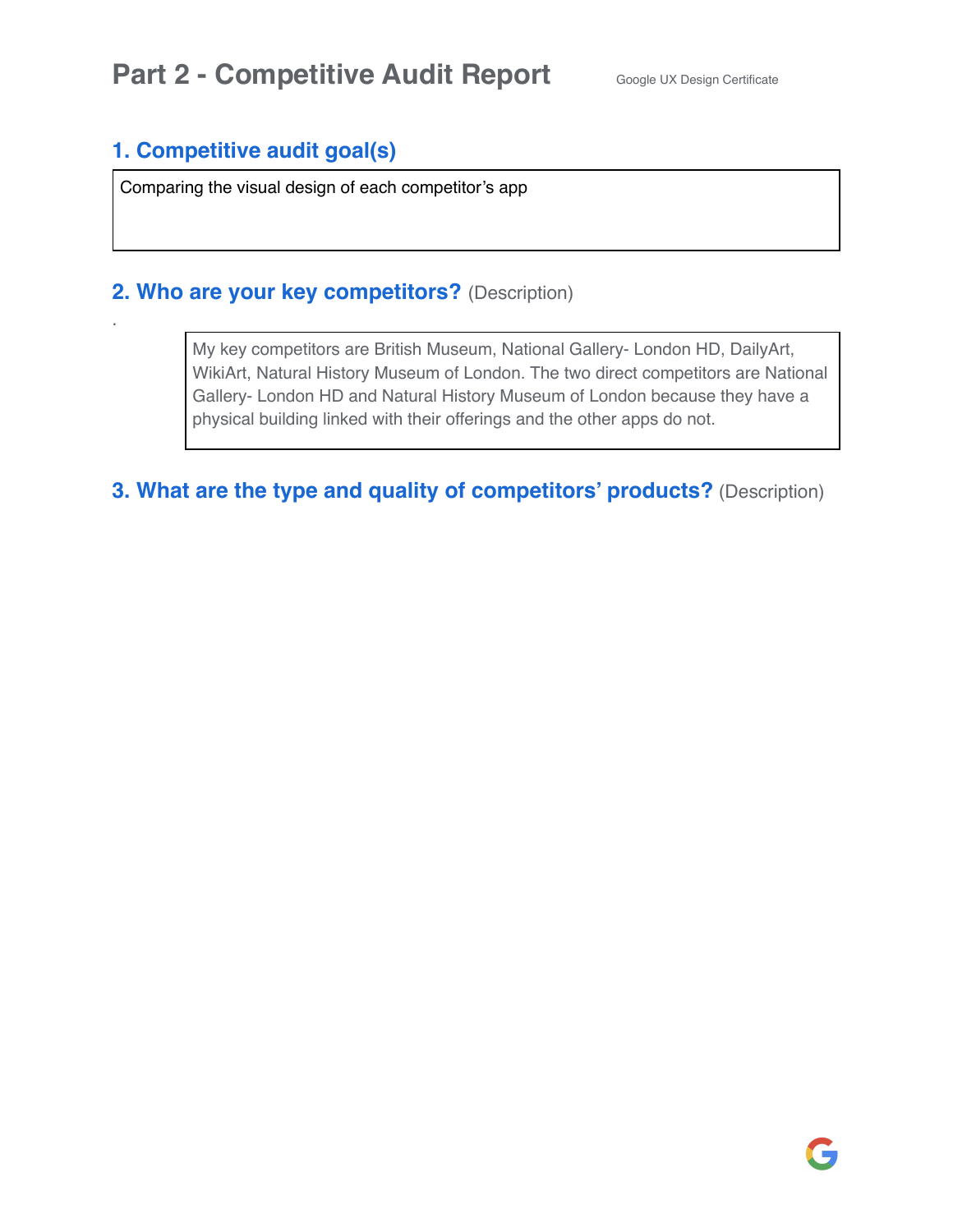All of the competitors offer apps, however DailyArt and WikiArt do not.

The National Gallery (London, HD) has an app that is adequate, although the text seems extremely small. The app is simple and easy to use, however there are not any "extra fluff" type features that make the app fun. It shows great graphics, and specific paths in the museum that you may tour (a map layout), and the most popular exhibits.

British Museum Guide is a beautifully designed app that features excellent images, tours, and audio and descriptions. The maps are interactive and guide you around the galleries, and you can read or hear descriptions of highlights and play the audio on your mobile device.

DailyArt is a poorly designed app that has a great offering for daily art and history, but executes it in a confusing way. Some of the buttons are misleading, and while you're able to view the daily art and read some interesting information about it, navigating the app can be a little tricky and also does not offer anything in the way of accessibility.

WikiArt is a simply designed app that has better visual UI than DailyArt, and offers in-app support, however there is not much in the way of history and the app offers ecommerce, so anyone interested in purchasing art may buy it. It does not offer a museum experience, and users are not able to favorite art. There no accessibility, although the visual UI is better and more contrast appears in font/colors.

Natural History Museum of London is a really well-designed app with great trivia, good graphics and images, and videos. It displays information about the exhibits at the museum, information on current events, and walking tours with dinosaurs, whiles, and marine reptiles. The UI is beautiful and easy to use. There is some audio capability which helps visually-impaired users.

**4. How do competitors position themselves in the market?** (Description)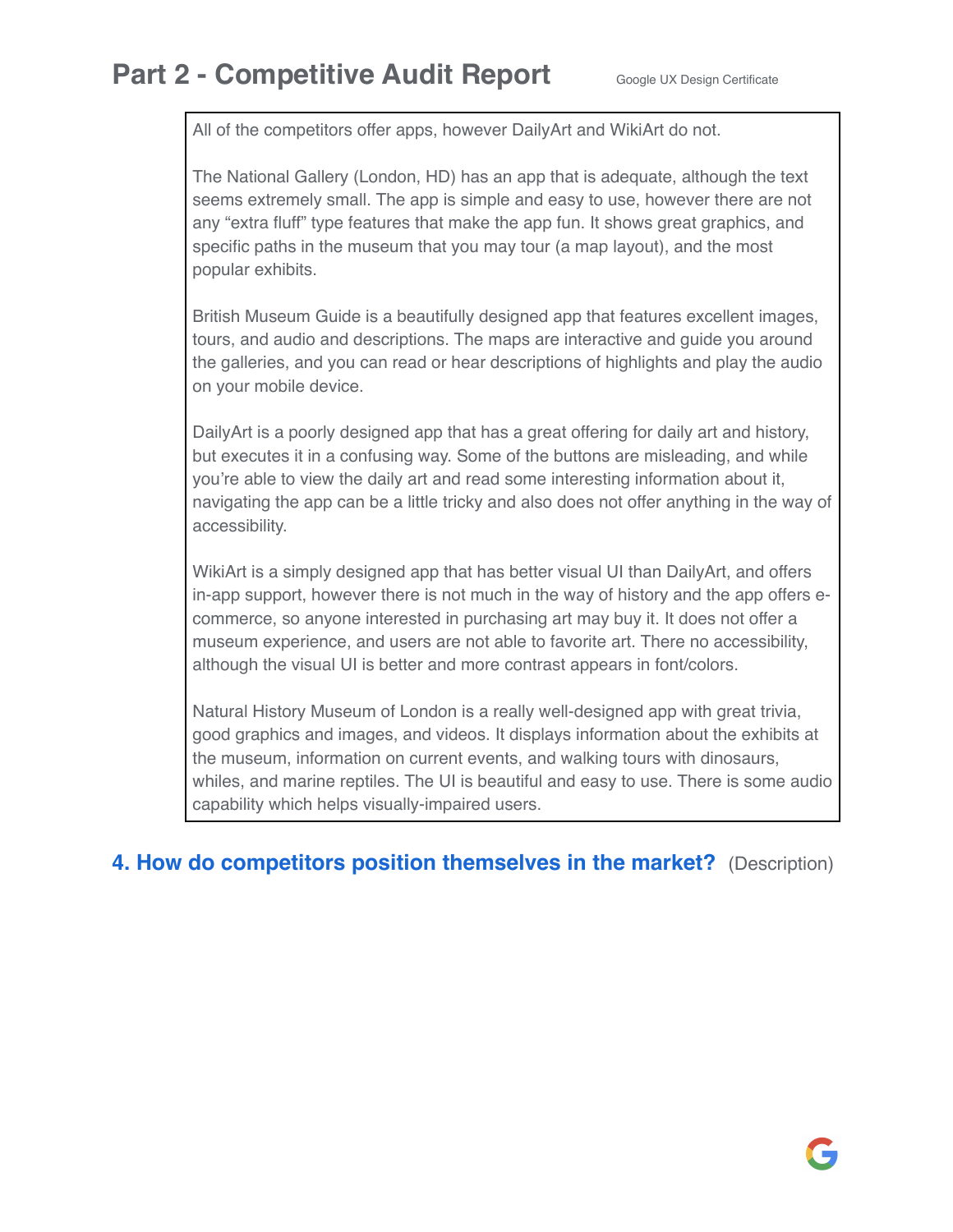The National Gallery (London, HD) is geared towards upper middle class (high resolutions art files that require a fast internet connection and fast processing speed), English speakers, and does not offer audio in the way off making art more accessible, but does have a music feature that is pleasant and enjoyable for the user.

British Museum Guide presents their app as the perfect companion guide to the physical museum building, and acts more as a supportive resource for museum goers, assuming users are English speakers, and over the age of 4. It seems to be the age would be older, more like teenage and older.

DailyArt markets itself as being a daily learning opportunity for some of the most famous art in the world and offers tidbits of fascinating information and history about the art that can be accessed on any device, but is targeted towards Englishspeaking adults that are very literate. They give the user the feel that they can sit down on a coffee break and browse art and learn and relax.

WikiArt desires to help people feel as though they do not need to visit a museum in order to view the beautiful art that is displayed there, and reach an adult crowd of English speakers.

Natural History Museum of London makes their experience feel rich and accessible to all people of all ages, and their main goal is amazement and mezmerizing rare artifacts, information, and visuals that capture the interest and attention of anyone interested in especially dinosaurs.

**5. How do competitors talk about themselves?** (Description)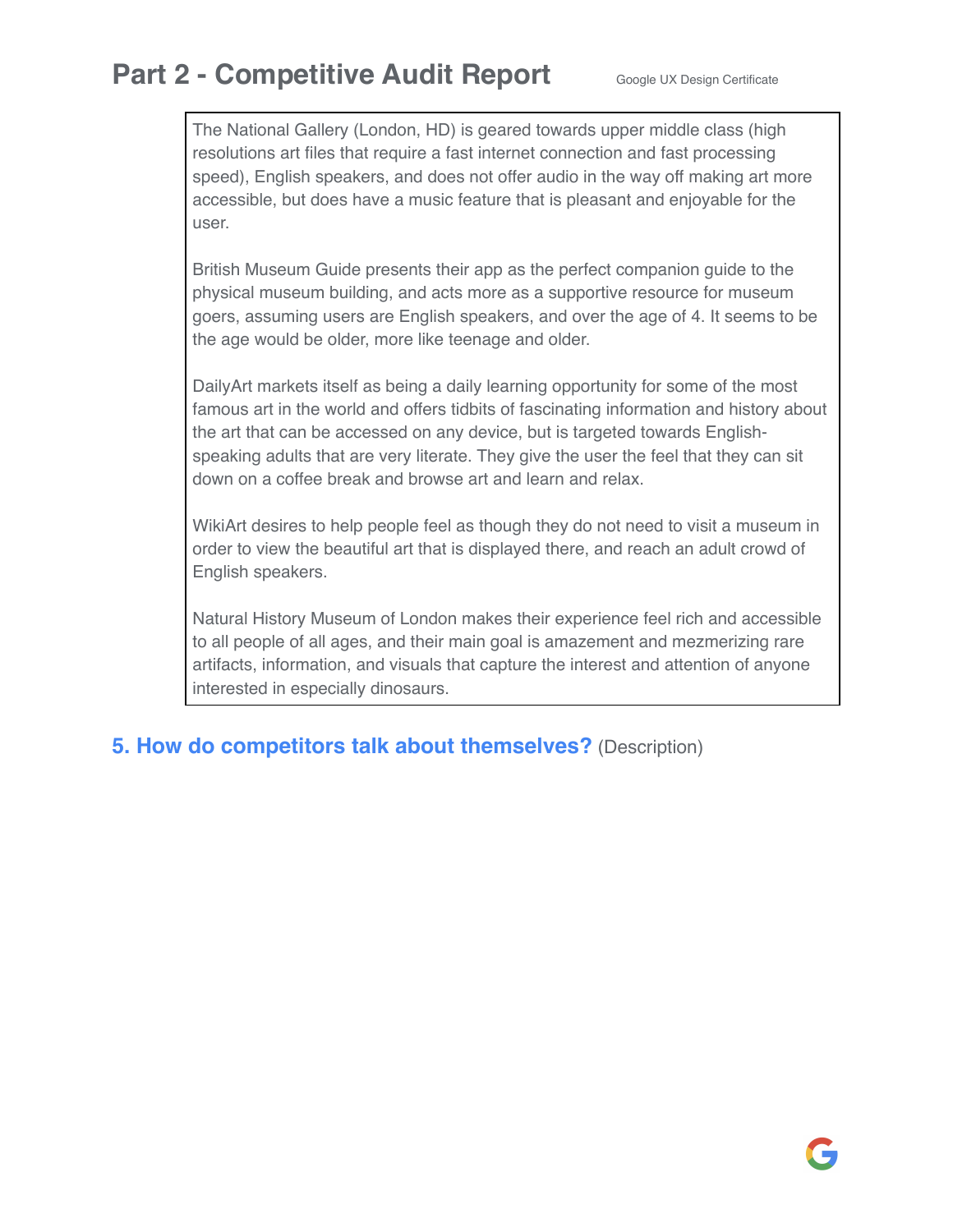The National Gallery (London, HD) markets their app to be an "art gallery in your pocket", and the perfect soothing break after a stressful day.

British Museum Guide says they offer useful tools for the user and makes their museum experience super fun and interesting and that their app provides rich art experience.

DailyArt markets itself as being very accessible and fun to use any time, primarily while taking coffee breaks and learning tidbits of fascinating information.

WikiArt markets their app as being the main source of art that can be accessed by anyone in the world.

Natural History Museum of London markets itself as a fascinating rich experience that is awe-inspiring and mesmerizing for it's users.

### **6. Competitors' strengths** (List)

The National Gallery (London, HD) has a logical layout, good high quality images, usable menu, articles to read, interesting music to listen to, spatially laid out well.

British Museum Guide offers very nice maps and tours so that when a user visits the physical building they are well-prepared. The images are stunning and high quality, there is audio for hearing-impaired.

DailyArt offers some good features such as archive search and favorites, opportunity to send feedback, share with friends, rate, and also mix up the art with a shuffle option.

WikiArt offers beautiful graphics and images, logical user flow and layout, not only the pictures of the art but also famous artists and information about the artists. The contrast is good, mostly black and white besides the art itself.

Natural History Museum of London offers high contrast colors, beautiful photos, and good onboarding page with nice menu layout across the bottom.

#### **7. Competitors' weaknesses** (List)